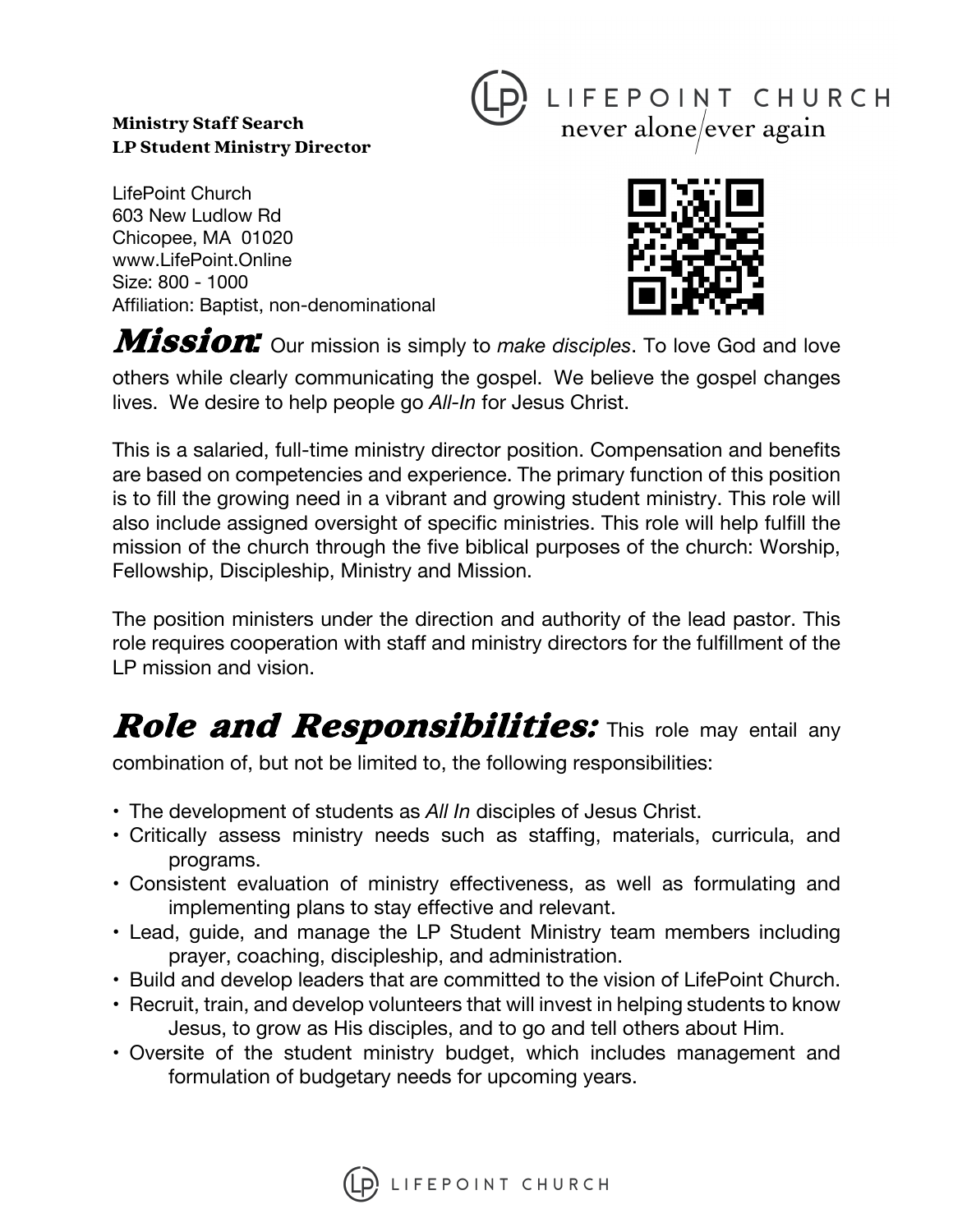• This role shall also carry additional assigned ministry responsibilities that may not be connected to student ministry. These shall be designated under the direction of the lead pastor. These agreed upon responsibilities shall constitute full-time ministry employment at LifePoint.

#### Criteria:

- Mature and growing relationship with Jesus Christ.
- LifePoint member or take necessary steps to become a LifePoint member within 6 months.
- Financial giving support at a first fruits level.
- Total team player.
- Agreement with LP mission, vision, culture, doctrine, and ministry philosophy.
- Demonstrated ability to go outside the lines of conventional thinking. This person must be able to innovate ministry to move the church forward.
- A self-starter and able to work without direct supervision.
- A humble, lifelong learner that displays the posture of a learner.
- Understand the social, emotional, cognitive, physical, and spiritual needs and abilities of teens and their families.
- Demonstrate the ability to communicate vision and strategy.
- Demonstrate history and experience commensurate to the requirements and responsibilities of this role.
- A qualified married candidate for this role would have the strong agreement of his/her spouse as to his/her calling and to this specific ministry.

**Please send resume and references (two professional, one personal) along with a two-minute personal YouTube video link describing why you are interested in exploring or pursuing this ministry position to jobs@lifepoint.online.** 

## Church Profile:

After celebrating over fifty years of ministry, LifePoint is a vibrant and growing church ready to make an eternal impact in the lives of thousands across Western Massachusetts. LifePoint serves the greater Pioneer Valley which is home to over 600,000 people. With Baptist roots, LifePoint is a Purpose Driven Church that has seen steady growth in the last 10 years and is now a thriving congregation with more than 800 attending each week and nearly 400 adults participating in small groups.